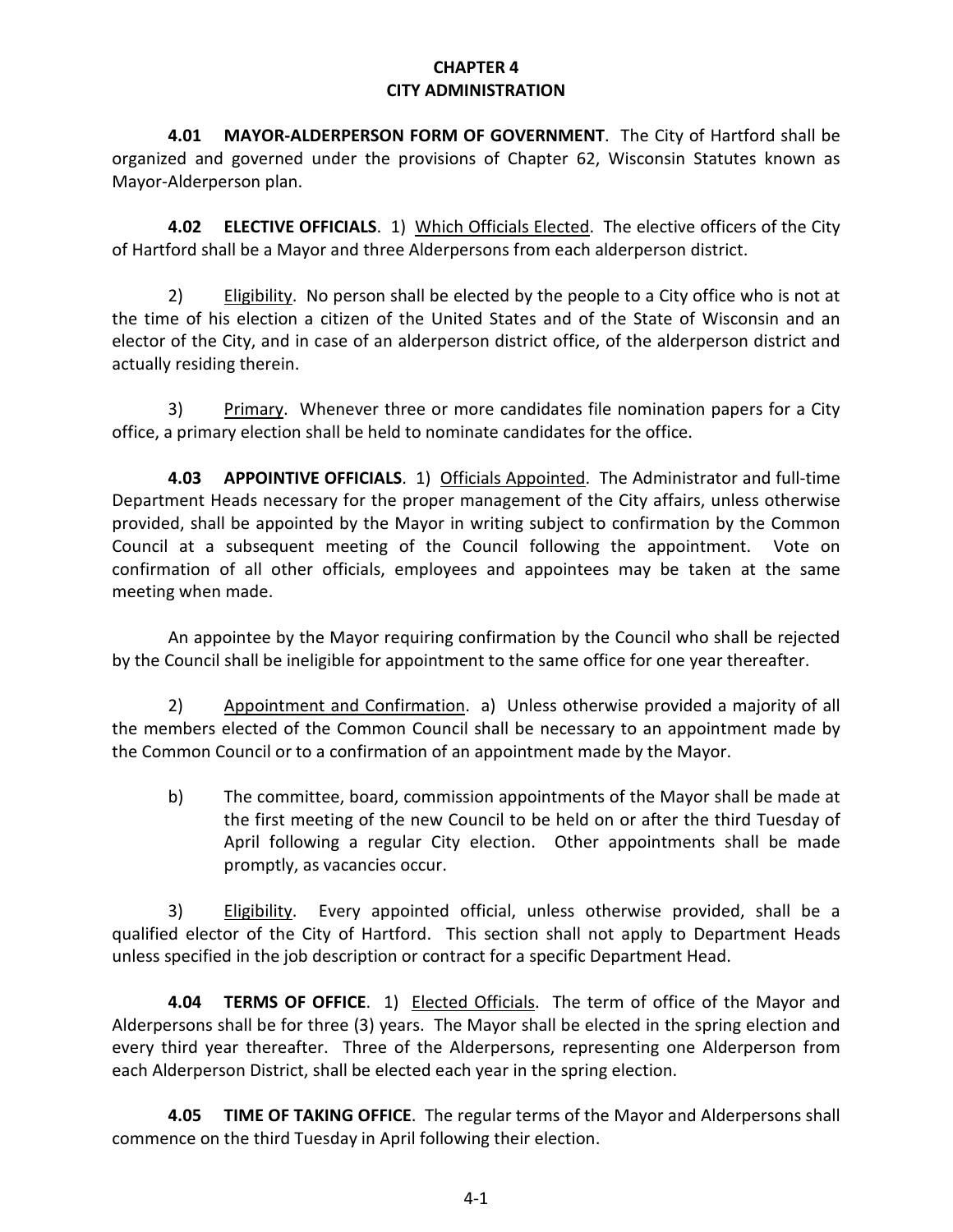**4.06 QUALIFYING DUTIES**. 1) Oath. Every person elected or appointed to an office shall take and file his oath of office with the City Clerk within ten days after notice of his election or appointment.

2) Official Bonds. The Treasurer-Comptroller, Chief of Police and such others as the statutes or the Council may direct shall execute and file an official bond in such sum as the Council may determine, with two or more sureties, or such bond may be furnished by a surety company as provided by Section 632.17(2), Wisconsin Statutes. The Council may at any time require new and additional bonds of any officer. All official bonds must be approved by the Mayor, and when so approved shall be filed within 10 days after the officer executing the same shall have been notified of his election or appointment. Official bonds filed with the Clerk shall be recorded by him in a book kept for that purpose.

3) Certificate of Appointment. When an appointive officer has filed the oath, and bond if required, the Clerk shall issue to him a certificate of appointment. If the appointment is to a board or commission, the appointee shall file the certificate with the secretary thereof.

**4.07 VACANCIES**. 1) Elective Offices. Vacancies in elective offices shall be filled as follows, except as provided in Section 9.10 of the Wisconsin Statutes:

- a) Mayor. In the office of Mayor by appointment by the Common Council.
- b) Alderpersons. The office of Alderperson by the Common Council.
- c) Tenure of Office. A person so appointed shall hold office until his successor is elected and qualified pursuant to Section 17.23 of the Wisconsin Statutes.

2) Appointive Offices. Vacancies in appointive offices shall be filled by the appointing power in the manner prescribed by law.

**4.08 ELECTIONS AND ELECTION OFFICIALS**. 1) Number and Qualifications. There shall be five (5) election inspectors at each polling place at each election; however, additional inspectors may be appointed to serve at any polling place where Election Day registration makes it necessary. Pursuant to Section 7.30(1), Wis. Stats., the city shall allow the selection of two (2) or more sets of officials to work at different times on election day and the Clerk may establish different working hours for different officials assigned to the same polling place.

2) Appointment. Officials shall be appointed pursuant to Section 7.30 of the Wisconsin Statutes.

3) Chief Inspector. Prior to the first election following the appointment of the inspectors, the Clerk shall appoint one of the inspectors at each polling place to serve as Chief Inspector of that polling place pursuant to Section 7.30(6)(b), Wis. Stats., and the Chief Inspector shall have the duties described in Section 7.36, Wis. Stats.

4) Hours for Voting. The polls on each Election Day shall remain open for voting from 7:00 a.m. until 8:00 p.m.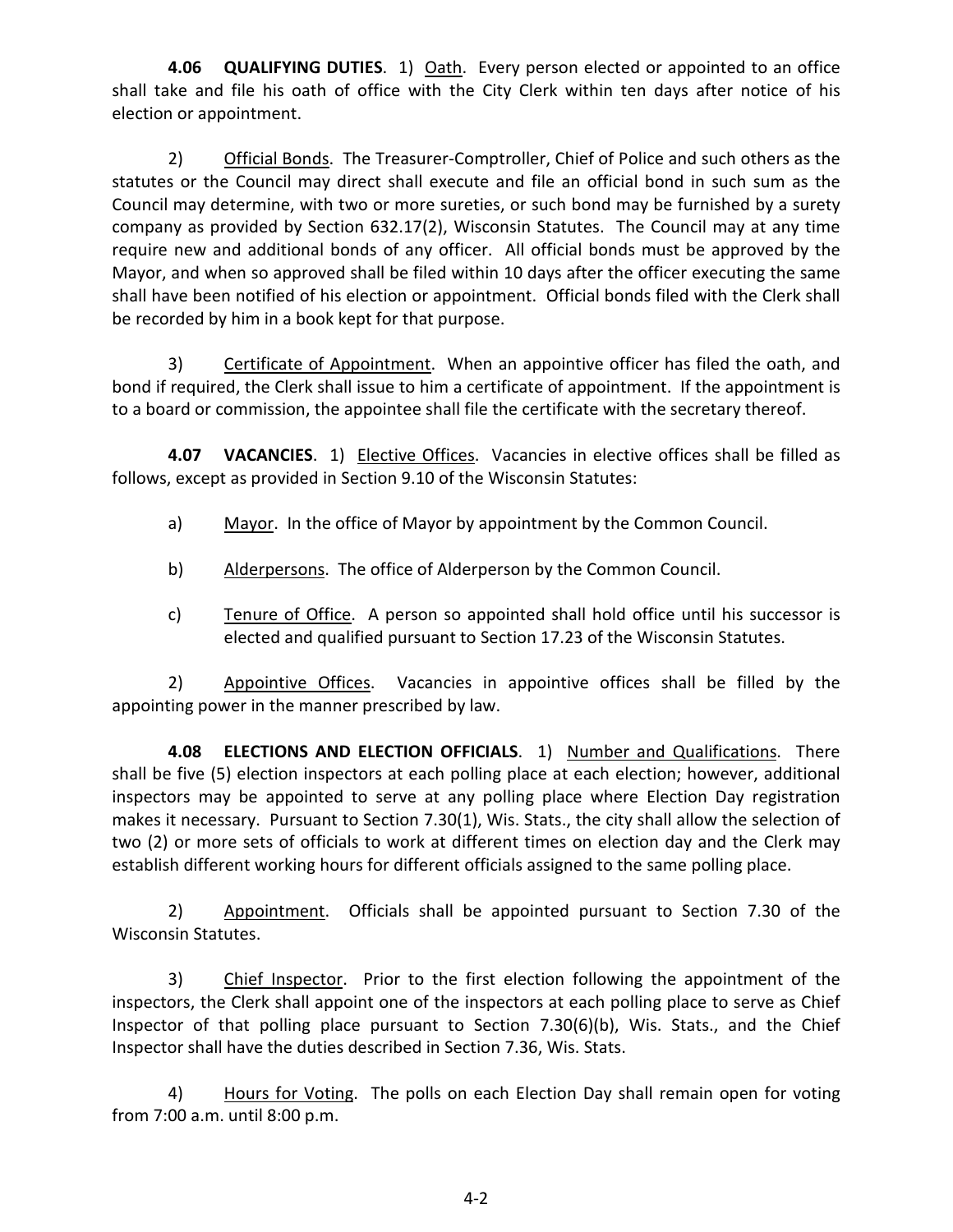5) Municipal Board of Canvassers. The Municipal Board of Canvassers shall publicly canvass the returns of every local election in accordance with § 7.53 (2)(d).

**4.09 REGISTRATION OF ELECTORS**. 1) Registration. The registration of electors in the City of Hartford is hereby authorized and registration is required for all elections in the City. The Clerk is authorized to do those acts necessary and as required by Wisconsin Statutes to register the electors of the City of Hartford as provided above.

**4.10 MAYOR**. The Mayor shall be the chief executive officer of the City. He shall take care that City ordinances and state laws are observed and enforced and that all City officers and employees discharge their duties. The Mayor shall have such other duties and responsibilities as are prescribed in the Wisconsin Statutes, particularly Section 62.09(8) thereof.

**4.11 ADMINISTRATOR**. The Administrator, an officer of the City, shall have such powers and duties as are prescribed by law and the Common Council.

**4.12 TREASURER-COMPTROLLER**. 1) The Treasurer-Comptroller shall have such powers and duties as are prescribed by law and the Common Council.

2) Collection and Payment of County and State Taxes. In the event the City Treasurer shall fail to do so, the City of Hartford shall be obligated to pay all state and county taxes which said City Treasurer is required to pay to the County Treasurers. {Wisconsin State Statute 70.67 (2)}.

The Common Council of the City of Hartford may require the City Treasurer to give a bond for such payment if demand therefore shall be made by the Common Council of the said City of Hartford, but the City of Hartford, if it shall demand such a bond, shall pay the premium for such fidelity or surety bond.

**4.13 CLERK**. The Clerk shall have such powers and duties as are prescribed by law and the Common Council.

**4.14 CITY ATTORNEY**. The City Attorney shall be qualified to practice law in the State of Wisconsin and in good standing, and shall have the duties and responsibilities as are prescribed in the Wisconsin Statutes, particularly Section 62.09 (12) thereof, and such other duties as the Mayor and Common Council shall prescribe.

**4.15 CITY ASSESSOR**. 1) The City Assessor shall be appointed by the Mayor subject to the confirmation of the Common Council by an affirmative vote of two-thirds of the members of the Common Council of the City of Hartford. The City Assessor shall meet the qualifications required by Chapter 70 of Wisconsin Statutes.

2) The City Assessor shall perform the duties prescribed by the Wisconsin Statutes, particularly Chapter 70 thereof, and such other duties as are required or requested to be executed by him by the Common Council from time to time.

3) Property Record Maintenance Fees. The City of Hartford Assessor's Office creates and maintains property records for all real estate parcels within the City of Hartford in which it has jurisdiction. Pursuant to Wisconsin Statute 70.32(1), all properties that are issued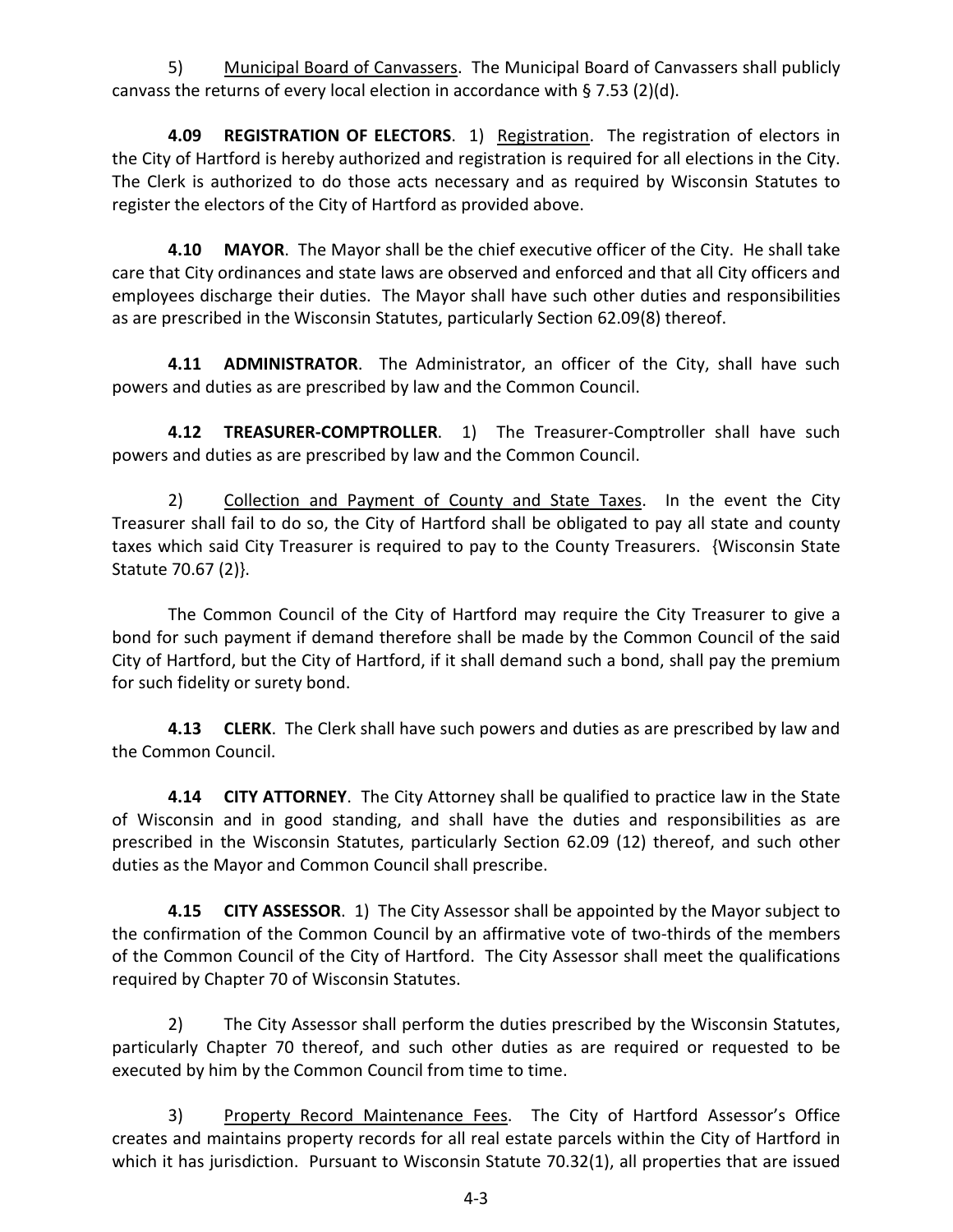building permits are field reviewed, described, and valued by "actual view". This means that each building permit requires 1) assessment personnel to initially process existing records or create new records, 2) physically review, onsite, the purpose of each building permit to document all property description additions and/or alterations, and 3) process the information gathered in the field to determine an assessment value.

- 4) Definitions.
- a) Residential Used by occupants as a home, abode, domicile, or dwelling that has housekeeping and cooking facilities for the occupants only. A residential property may have multiple dwelling units.
- b) Dwelling Unit A single unit providing complete, independent living facilities for one or more persons, including permanent provisions for living, sleeping, cooking and sanitation.
- c) Residential Condominium A multiple dwelling or development containing individually owned dwelling units and jointly owned and shares areas and facilities.
- d) Multi-Family Residential Building A single building or structure containing more than one dwelling unit under single ownership and in which the owner rents or leases the right to occupy any of the dwelling units to a tenant(s).
- e) Commercial Building A building or structure that houses a business use, enterprise, or activity at a greater scale than home industry involving the distribution of, or retail or wholesale marketing of goods or services.
- f) Agricultural Building A structure principally utilized for the storage of farm equipment and machinery, crop production, or shelter and feeding of livestock.

5) Fees to be Charged for Property Record Maintenance. Every person receiving an approved building permit from the City in which said building permit requires an employee of the Assessor's office to physically view onsite any descriptive property change in an effort to maintain the property record shall pay a property maintenance fee commensurate with the type of building permit issued by the City. The fee schedule shall be incorporated in Chapter 42 of the Municipal Code and may be changed from time to time by resolution of the Counsel.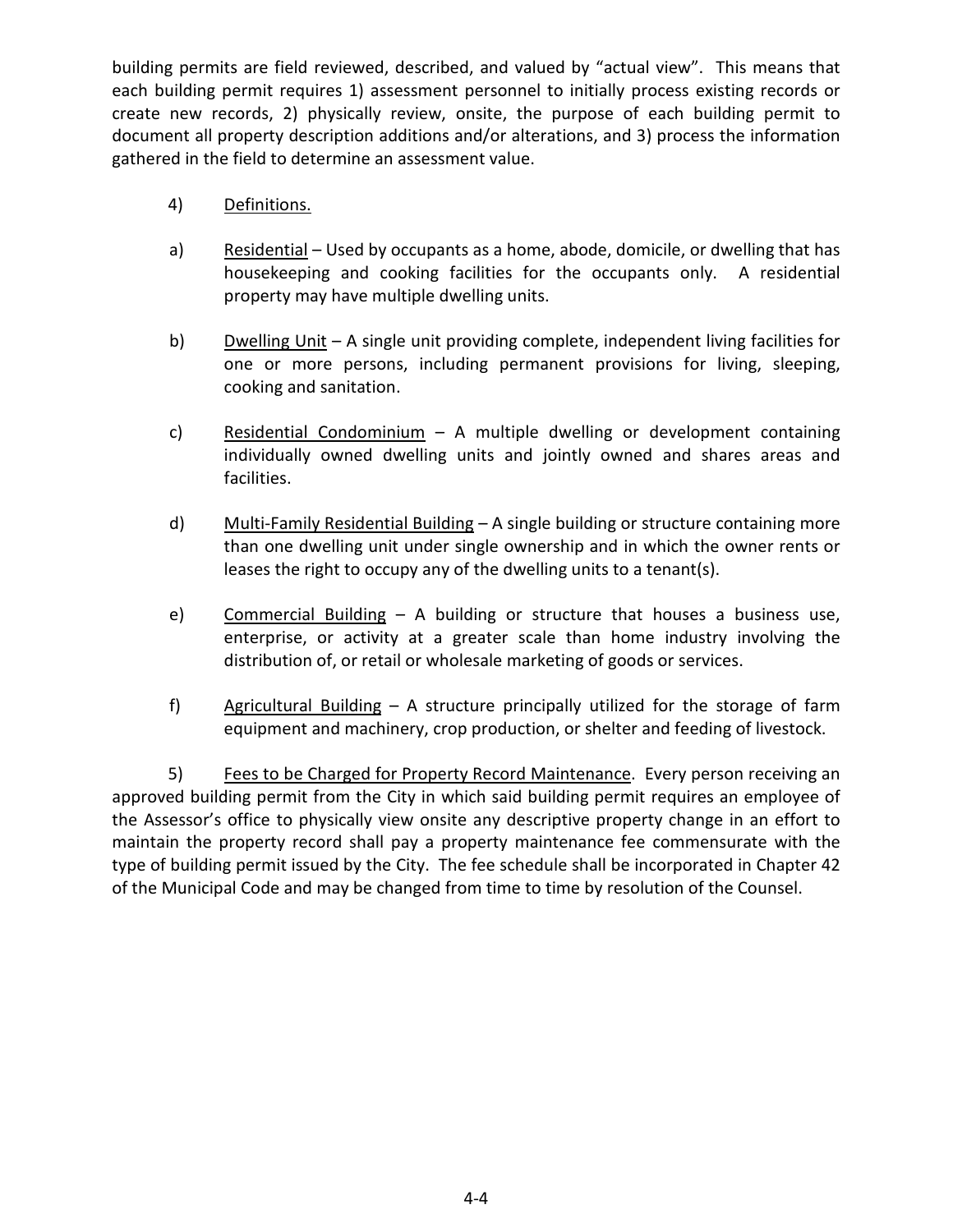6) Schedule of Fees for Property Maintenance Records.

| <b>Permit Type</b>                         | Residential/<br><b>Agricultural</b><br>Up to $3$<br><b>Dwelling</b><br><b>Units; Each</b><br>Unit | <b>Residential</b><br><b>Condominiums</b><br>4+ Units;<br><b>Each Building</b> |                  | <b>Multi-Family</b><br><b>Residential</b><br>4+ Units;<br><b>Each Building</b> |           | <b>Commercial</b><br><b>Buildings</b> |
|--------------------------------------------|---------------------------------------------------------------------------------------------------|--------------------------------------------------------------------------------|------------------|--------------------------------------------------------------------------------|-----------|---------------------------------------|
|                                            |                                                                                                   | <b>Base</b>                                                                    | <b>Each Unit</b> | <b>Base</b>                                                                    | Each Unit |                                       |
| New Residential<br><b>Dwellings</b>        | \$200                                                                                             | \$350                                                                          | \$50             | \$400                                                                          | \$40      |                                       |
| <b>New Commercial</b><br><b>Buildings</b>  |                                                                                                   |                                                                                |                  |                                                                                |           | \$400                                 |
| <b>Structural Addition</b>                 | 80                                                                                                |                                                                                | 80               |                                                                                | 80        | 165                                   |
| <b>Structural Alteration</b>               | 80                                                                                                |                                                                                | 80               |                                                                                | 80        | 110                                   |
| <b>Accessory Structures</b>                | 15                                                                                                |                                                                                | 30               |                                                                                | 30        | 50                                    |
| Porch, Deck, Patio,<br>Canopy, Gazebo      | 15                                                                                                |                                                                                | 30               |                                                                                | 30        | 30                                    |
| Fireplace                                  | 15                                                                                                |                                                                                | 15               |                                                                                | 15        | 20                                    |
| <b>Swimming Pool</b><br>(not above ground) | 15                                                                                                |                                                                                | 15               |                                                                                | 15        | 20                                    |
| <b>Building Demolition</b>                 | 15                                                                                                |                                                                                | 15               |                                                                                | 15        | 15                                    |

**4.16 CITY ENGINEER**. 1) Duties. The City Engineer shall be a practical surveyor and engineer competent to perform the usual duties of such office, among which duties shall be the following:

- a) To perform all duties required of him herein and by resolution or ordinance of the City Council.
- b) To perform all duties necessary for public construction projects of the City.
- c) To make when required, surveys, profiles, plans, specifications and estimates for the grading of any street, alley or public ground, for the building and construction of reservoirs, sewers and public mains, for the establishment of dock and wharf lines and for any public works or improvements.
- d) To make such written recommendations to the Common Council and to any committee of the City as he may deem proper.
- e) To examine, when requested, any public works or improvement done under any contract within the City and to make reports of such examination to the Common Council.
- f) To attend, when requested, any meetings of the Common Council or any committee thereof.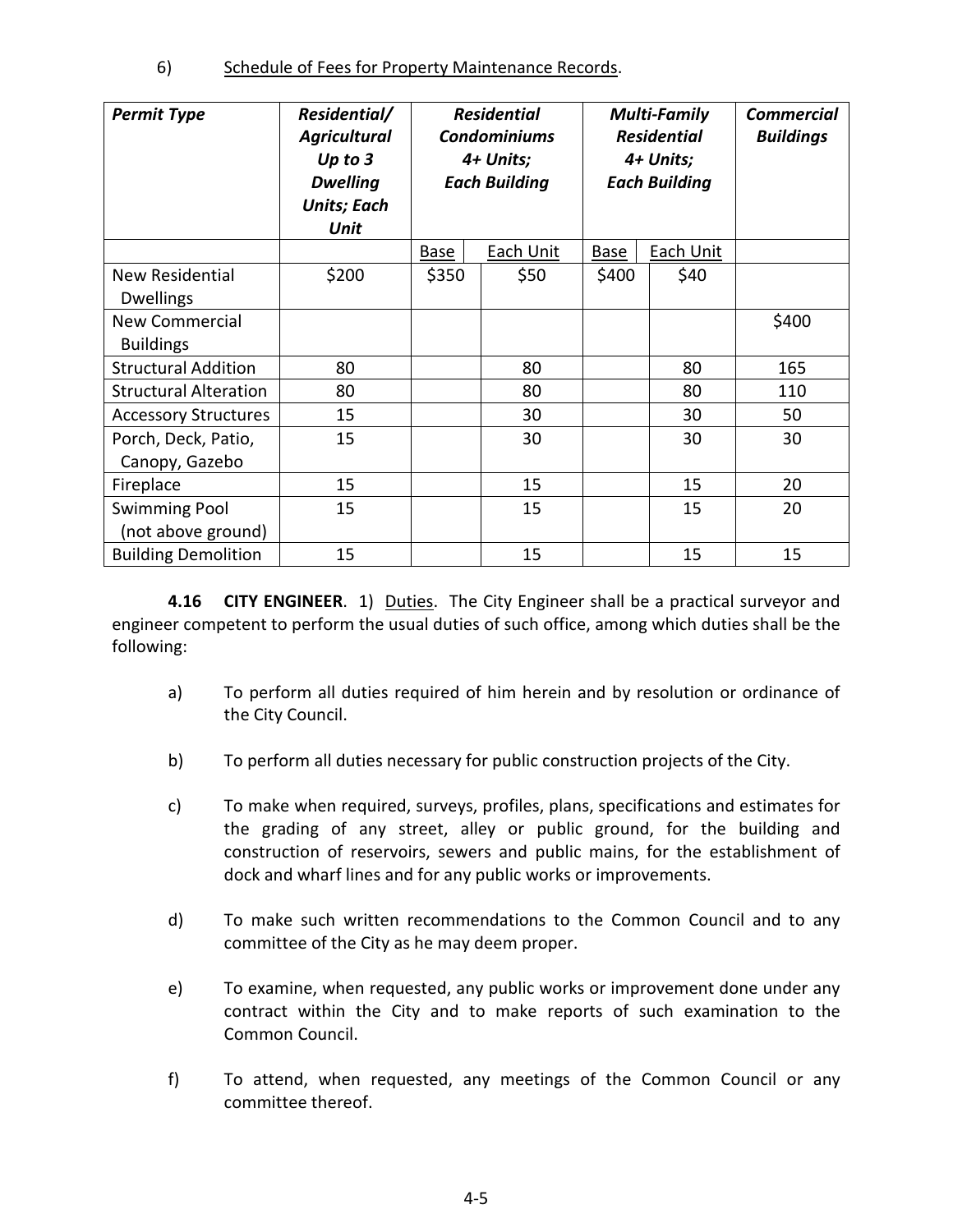- g) To make and keep systematic records in suitable books to be provided by the City therefor, also surveys, profiles, plans and estimates for the City, which shall be the property of the City, and shall be severally kept and preserved in his office.
- h) To deliver to his successor in office all books and papers appertaining to his office.

2) Term. The City Engineer shall hold office for an indefinite term, subject to removal for cause by a two-thirds vote of the members of the Common Council after reasonable notice and after a public hearing if the same is requested by the City Engineer.

**4.17 DIRECTOR OF PLANNING AND ZONING**. 1) Duties. The Director of Planning and Zoning is responsible for providing direction to citizens, contractors, realtors and developers relative to land use planning and zoning and shall competently perform the usual duties of such office, among which duties shall be the following:

- a) Perform City planning, providing input regarding:
	- i. Administration of zoning ordinances.
	- ii. Developing and administration of City comprehensive/master plans and related planning documents
	- iii. Coordination of activities for plan commission, zoning board of appeals, joint City-Town planning committee.
	- iv. Advises Plan Commission on public policy matters relating to planning and zoning
- b) Composing and editing graphic materials, written communications and agendas and minutes for committees, commissions and other meetings.
- c) Supervising and managing the property maintenance and housing code and building inspection issues, including preparation of communications and notifications regarding violations.
- d) Participating in community development functions.

2) Term. The Director of Planning and Zoning shall hold office for an indefinite term and according to the terms and conditions of the Director of Planning and Zoning's contract, if any.

**4.18 DIRECTOR OF PUBLIC WORKS**. 1) Duties. The Director of Public Works is responsible for providing effective and efficient public works and airport services for the City and shall competently perform the usual duties of such office, among which duties shall be the following: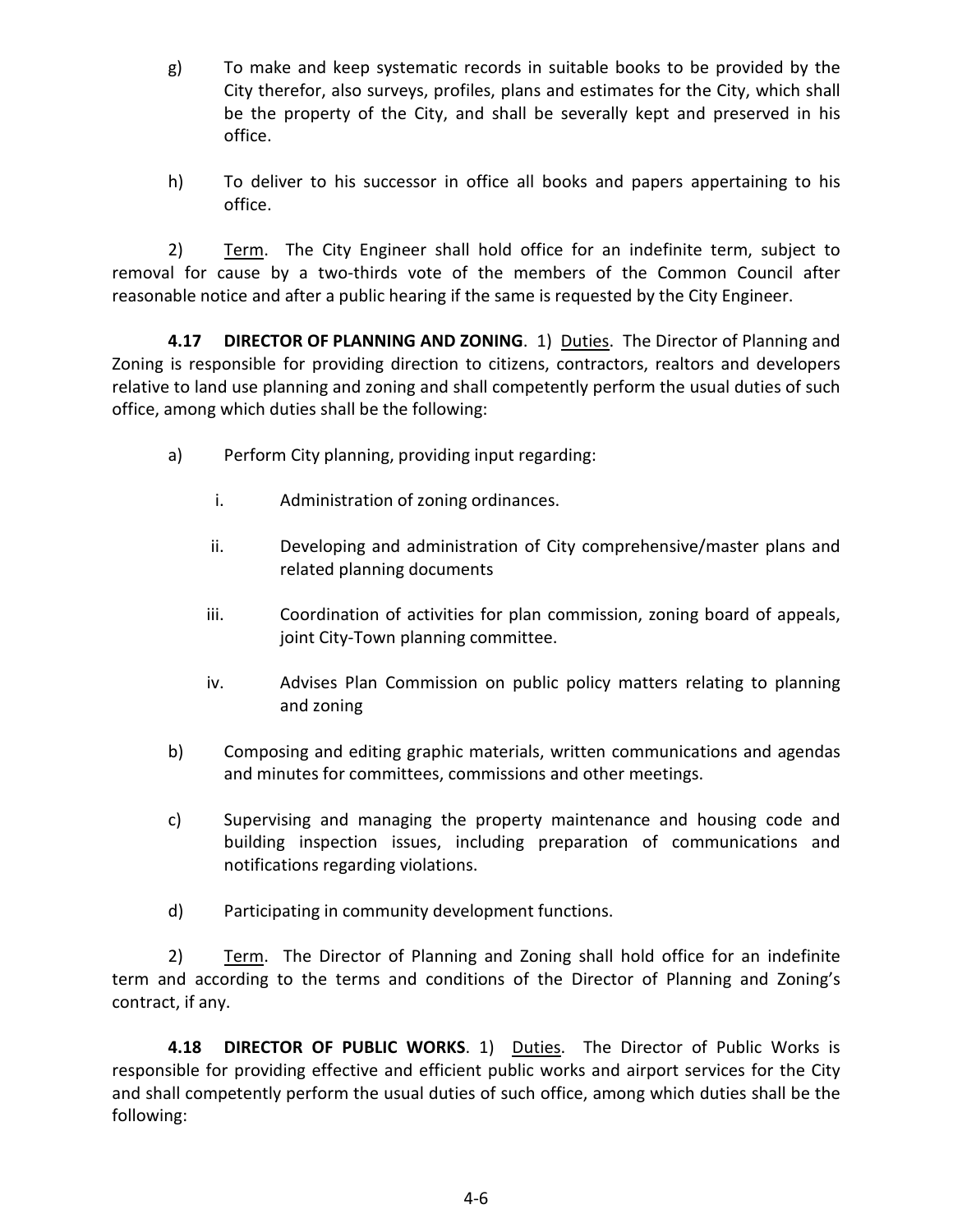- a) Planning, assigning and supervising street, storm water, right-of-way, vehicle and building maintenance, and garbage and recycling collection.
- b) Directing work crews in the construction, maintenance, and repair of City streets.
- c) Assisting with budget preparation and special reports.
- d) Supervising repairs and improvements made by small contractors or City crews and making recommendations on the acceptance of work.
- e) Assisting with equipment specifications and conducting contractor reference checks.
- f) Responding to emergency situations.
- g) Directing employees in the maintenance and repair of equipment and vehicles. Manages parts and supplies inventory.
- h) Supervising the daily safety methods used by City crews to maintain compliance with safety regulations.

2) Term. The Director of Public Works shall hold office for an indefinite term, subject to removal by the Common Council after reasonable notice.

**4.19 BUILDING INSPECTOR**. The office of Building Inspector is hereby created. The office of Building Inspector may be combined with that of another official or department head.

**4.20 PLUMBING INSPECTOR**. The office of Plumbing Inspector is hereby created. The office of Plumbing Inspector may be combined with that of another official or department heard.

**4.21 ELECTRICAL INSPECTOR**. The office of Electrical Inspector is hereby created. The office of Electrical Inspector may be combined with that of another official or department head.

**4.22 POLICE AND FIRE COMMISSION**. 1) How Constituted. The Board of Police and Fire Commissioners shall consist of five citizens, three of whom shall constitute a quorum. The Mayor shall annually, at the first Common Council meeting on or after the third Tuesday of April, report to the Common Council the name of one member to serve a five (5) year term, to commence on the first Monday of May. Between the last Monday of April and the first Monday of May, the appointment in writing, is to be filed with the secretary of the board. All members shall be subject to confirmation of the Common Council. No appointment shall be made which will result in more than three members of the board belonging to the same political party. The board shall keep a record of its proceedings.

2) Duties and Functions. The board shall perform the duties and carry out the functions as are prescribed by Section 62.13 of the Wisconsin Statutes.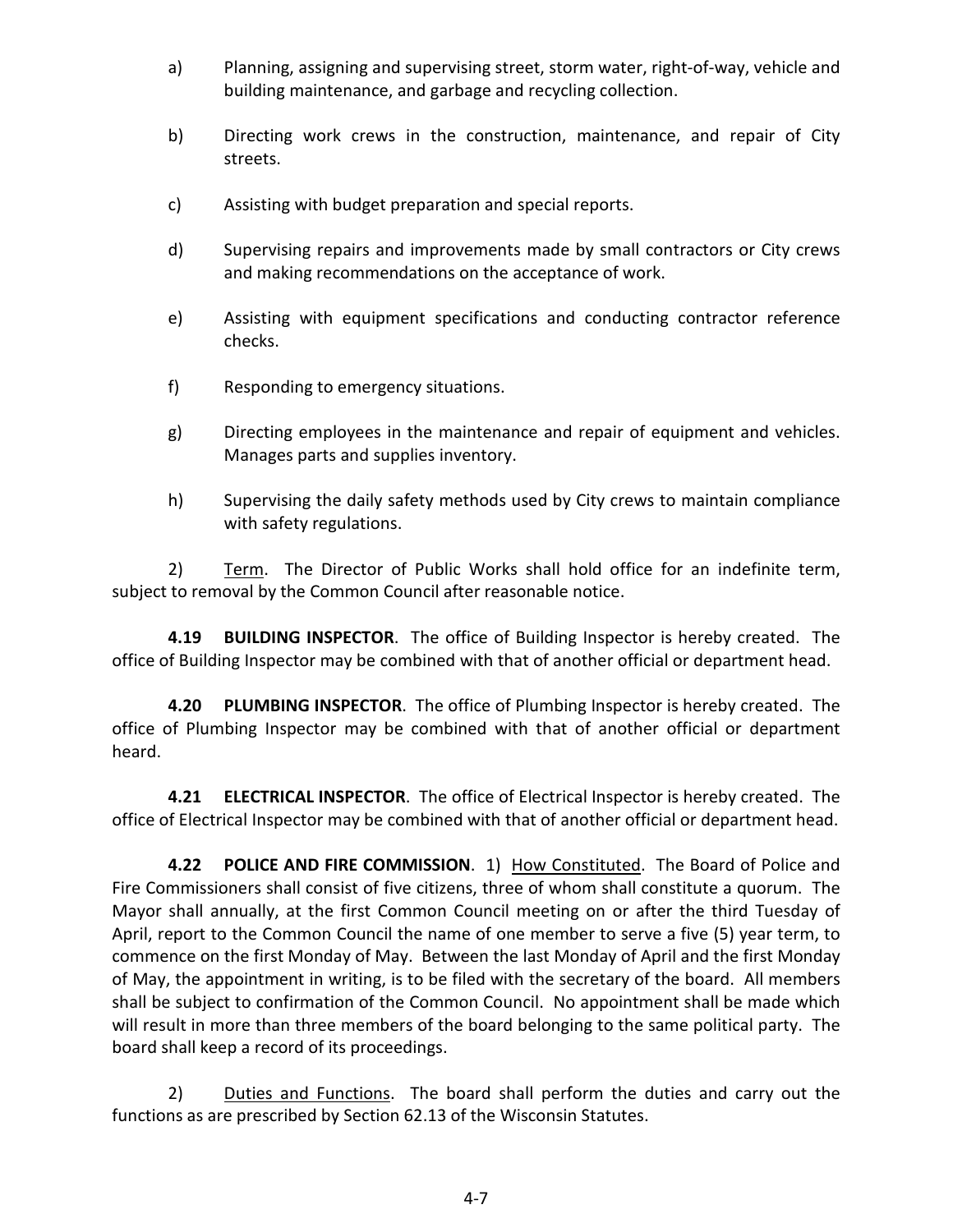3) Compensation. Each member of the board shall receive as compensation for his services the sum of \$10 per month, contingent upon the member attending at least one meeting of the board each month.

**4.23 BOARD OF PUBLIC WORKS**. 1) How Constituted. The Public Works Committee shall constitute the Board of Public Works. The Public Works Committee shall be constituted as described in Section 3.6 of the Municipal Code.

2) Duties and Functions. The Public Works Committee shall perform all duties that are prescribed by the State Statutes to the Board of Public Works, particularly the provisions of Section 62.14, Wis. Stats., and such other duties that the Common Council shall impose from time to time.

**4.24 BOARD OF REVIEW**. 1) Organization. The Board of Review shall consist of five residents of the City and may include public officers and public employees. They shall be appointed by the Mayor for staggered five-year terms. The City Clerk shall act as Clerk to the Board and shall keep an accurate record of all proceedings. The Mayor may also appoint two alternates to the Board of Review for five-year terms.

2) Duties. The Board shall be vested with the power and authority and charged with all the duties prescribed in Wisconsin Statutes Sections 70.46 and 70.47.

3) Sessions. The first meeting of the Board of Review shall be held at a time and place as noticed by the City Clerk.

4) Confidentiality of Information. Any information provided by a taxpayer about income and expenses to the Assessor under Wisconsin Statutes Section 70.47(7)(af) shall be confidential information and is not subject to inspection and copying under Section 19.35(1) unless ordered by a court of competent jurisdiction. Said information may be revealed to and used by persons in the discharge of duties imposed by law, in discharge of duties imposed by office, including, but not limited to, use by the Assessor in performance of official duties of the Assessor's office and use by the Board of Review in performance of its official duties.

**4.25 PUBLIC UTILITY COMMITTEE**. 1) How Constituted. The composition of the Public Utility Committee shall be as described in Section 3.6 of the Municipal Code.

2) Duties. Pursuant to Section 66.0805(6), Wis. Stats., the City establishes the Public Utility Committee to manage and supervise the operation of the water, sewer and electric utilities.

**4.26 TOURISM COMMISSION**. 1) Creation. The Tourism Commission is established pursuant to the requirements of Section 66.0615, Wis. Stats.

2) How Constituted. The members of the Tourism Tax Commission shall be appointed by the Mayor, subject to confirmation by the Common Council, on the first Council meeting on or after the third Tuesday of April after each municipal election or as soon thereafter as may be. All Commissioners shall serve for a term of one (1) year, at the pleasure of the Mayor, and may be reappointed. The Commission shall have the following members, appointed by the Mayor: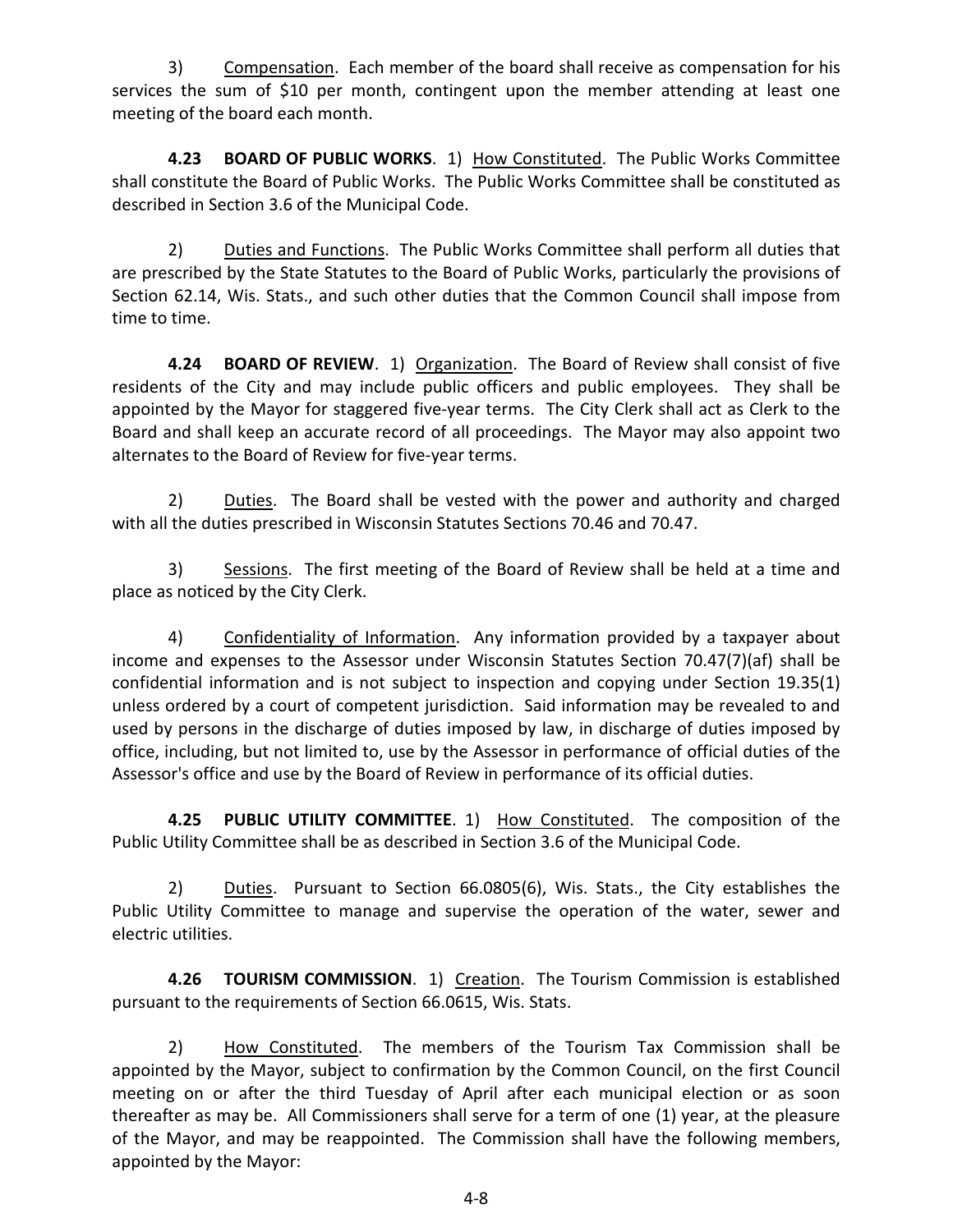a) two (2) residents of the City who hold elected office, at the local, county, state or federal level, representing at least one ward of the City; (AMENDED 7/28/2016—ORDINANCE 1358; 8/23/2016—ORDINANCE 1360)

b) a representative of City staff;

c) a representative of the Wisconsin Hotel and Motel Industry; and

d) a representative of the Hartford business community, for example, the Director of the Chamber of Commerce, a member of the BID, or a member of the Hartford Area Development Corporation.

3) Duties. a) The Commission shall meet regularly, and, from among its members, it shall elect a Chairperson, Vice Chairperson and Secretary.

b) The Commission shall report any delinquencies or inaccurate reporting regarding room tax to the City.

c) The Commission shall distribute all room tax proceeds received from the City in accordance with Section 66.0615, Wis. Stats.

**4.27 WEED COMMISSIONER**. 1) Appointment. Unless the Mayor shall annually appoint a different person, the Building Inspector is appointed as Weed Commissioner, pursuant to Section 66.0517, Wis. Stats. The Clerk shall report the name of such appointee to the State Department of Agriculture on or before May 15 in each year.

2) Enforcement and Administration. The Weed Commissioner shall investigate the existence of noxious weeds as defined in 66.0407, Wis. Stats., thistles, musk thistles, leafy spurge, field bindweed, creeping jenny, rank growth, and/or quack grass in the City. Upon the determination of their existence, the Weed Commissioner shall serve notice by certified mail to the property owner and occupants of the property as to the existence of such noxious growth and that removal/elimination must be completed within 5 days of issuance of the notice. It shall be a rebuttable presumption that all growth in excess of 8 inches contains noxious weeds, thistles, musk thistles, leafy spurge, field bindweed, creeping jenny, rank growth, and/or quack grass. Failure to destroy/eliminate all such growth will result in the Weed Commissioner causing their abatement, with all expenses incurred being charged to the property owner. If such charges are not paid by October 20 of the year in which they are billed, such charges shall be extended on the next succeeding tax roll as a tax charged against the property affected and collected in the same manner as are other taxes, pursuant to 66.0517, Wis. Stats.

3) Definitions. Noxious weeds shall be considered to include all weeds identified by Wis. Stats. 66.0407 including: Canadian thistle, leafy spurge, and field bindweed (creeping Jenny). Noxious weeds shall also include quack grass, grasses longer than eight inches in length, and any other such weeds as determined by ordinance or resolution of the Common Council.

**4.28 ADMINISTRATIVE APPEALS**. 1) Administrative determinations shall proceed and be reviewed pursuant to Wisconsin Statutes Chapter 68 except as to those aspects of the procedure and review of a determination provided by other laws.

2) An Administrative Review Appeals Board is created and may be an impartial decision maker to make decisions on administrative appeal.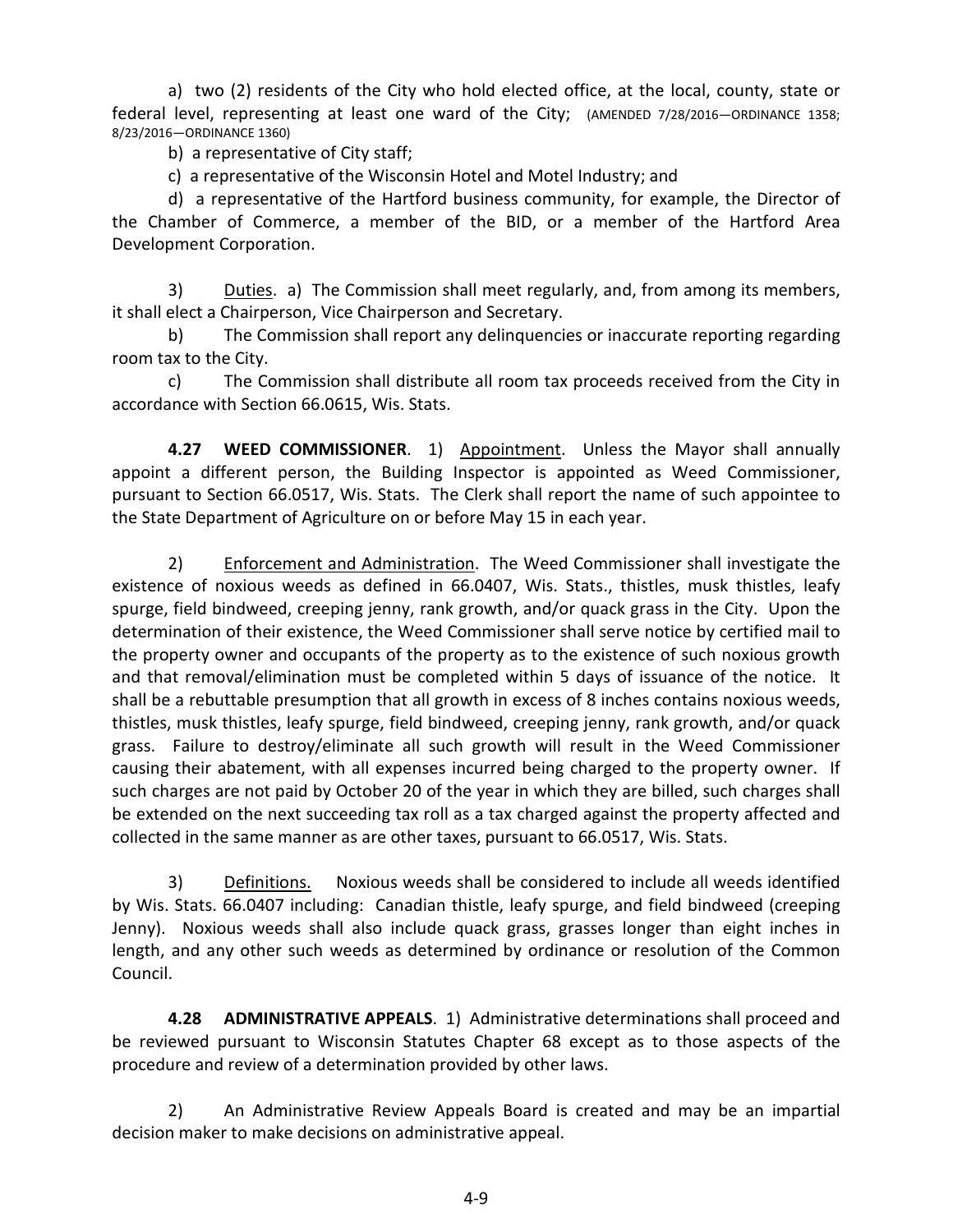3) The members of the Zoning Board of Appeals shall serve as the members of the Administrative Review Appeals Board.

4) The Administrative Review Appeals Board shall adopt reasonable rules to govern its affairs.

5) \$10 shall be paid to a Board member for each appeal he or she attends.

6) To help defray the City's cost of processing appeals, the appellant shall pay a fee as determined in Chapter 42 of the Municipal Code to the City Treasurer at the time the appeal is filed.

**4.29 LIBRARY BOARD**. 1) Organization. a) The Library Board shall consist of seven members appointed by the Mayor subject to the approval of the Common Council. In addition to the seven members, the Mayor may appoint, subject to the approval of the Common Council, a member of the Common Council as a nonvoting, liaison representative of the Common Council to the Library Board.

- b) All terms of service are for three year staggered terms, with the liaison representative being an annual appointment. Each staggered term shall commence July 1st in the year of the appointment. Members of the Library Board shall be residents of the City, except that not more than two members may be residents of towns adjacent to the City.
- c) The Mayor shall appoint as one of the members a school district administrator, or its representative, to represent the public school district or districts in which the public library is located. Not more than one member of the Common Council shall at any one time be a voting member of the Library Board.
- d) No compensation shall be paid to any Board member for their service as such, but they may be reimbursed for actual or necessary expenses incurred in performing their duties outside of the City if so authorized by the Board.
- e) A majority of the Board shall constitute a quorum but the Board may provide by resolution that three or more members shall constitute a quorum.
- f) The Library Board shall have the powers and duties as set forth in Chapter 43 of the Wisconsin Statutes.

**4.30 RECREATION COMMISSION**. 1) Creation. The Park & Recreation Commission shall consist of seven members, all of whom are residents of the City of Hartford, and one of whom shall be a member of the Common Council. The members of the Park & Recreation Commission shall be appointed by the Mayor subject to the confirmation of the Council. The term of the member of the Council shall be one year commencing at the first Common Council meeting on or after the third Tuesday of April. Terms of all other appointees shall be for three years with two being appointed each year with terms commencing at the Common Council meeting on or after the third Tuesday of April. Members appointed as vacancies appear shall serve only the unexpired term of the vacated member. Members of the Commission shall receive no compensation for their services. Within 30 days after the first Common Council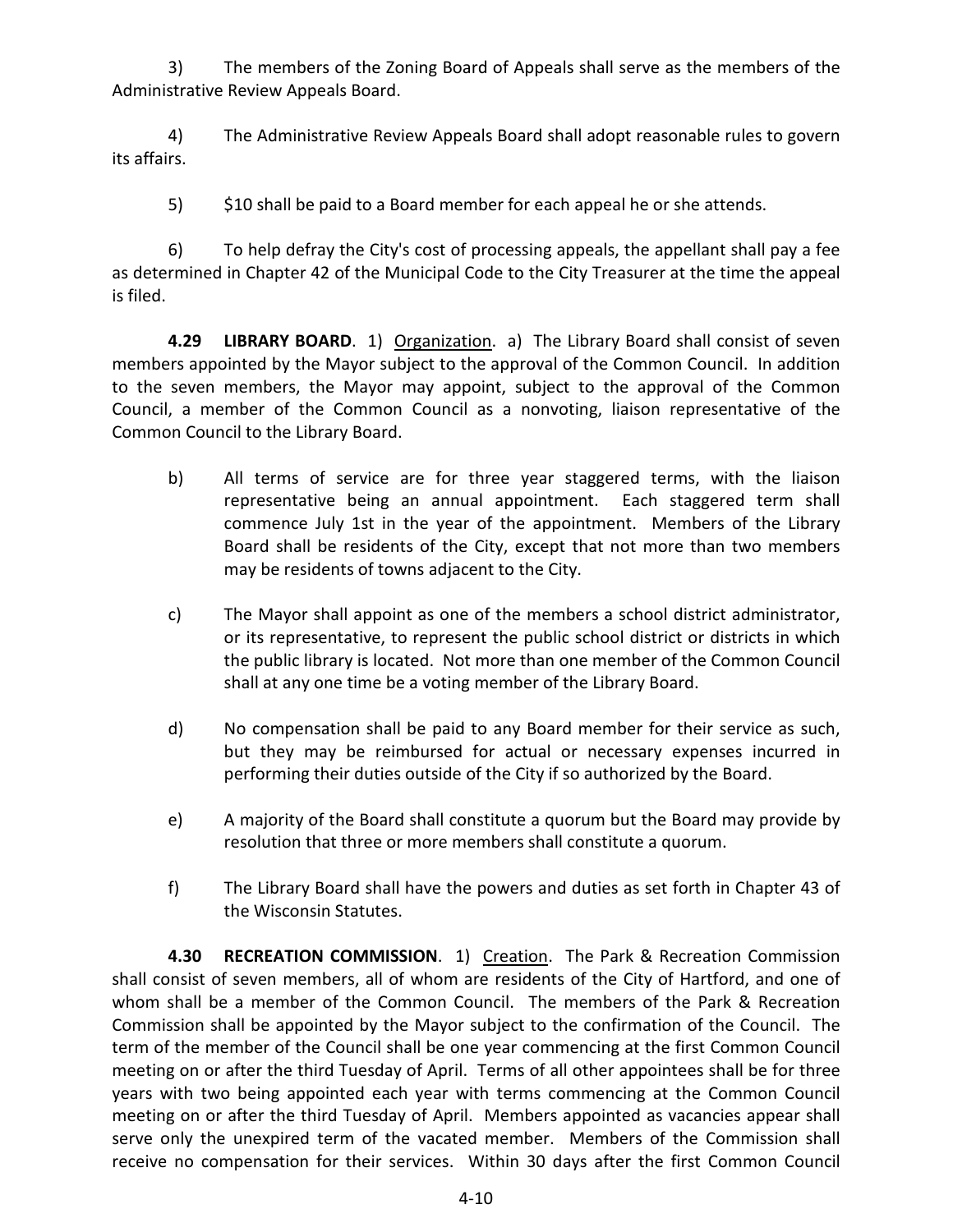meeting on or after the third Tuesday of April, the members of the Park & Recreation Commission shall organize by an election from among their members of a president and such other officers as they may deem necessary and select a day and place for meeting.

2) Duties. The Park & Recreation Commission shall provide advisory direction to staff regarding municipal park and recreation programming and recreation center operation. The Commission shall have the power to make rules and regulations for the governance and control of all places of parks and recreation subject to approval by the Common Council.

3) Parks & Recreation Director. The City Administrator shall nominate the Parks & Recreation Director for the City of Hartford, subject to approval by the Common Council. The Parks & Recreation Director shall have the authority to employ from time to time other employees as he/she may deem necessary at rates of compensation as fixed by the Council.

The Parks & Recreation Director shall have the full responsibility for the operation of the Recreation Department and shall be a department head of the City of Hartford. He/she shall direct and manage all municipal recreation programs in the parks and on the playgrounds and shall have general supervision over the operation of the municipal swimming pools and recreation facilities. The Director shall plan, organize, coordinate and direct a comprehensive program of recreational activities. The Director shall make regular monthly reports of the recreational activities to the Council and shall regularly attend meetings of the Park & Recreation Commission.

4) Budget. The Commission shall be subject to the budget resolution of the City of Hartford and shall have no authority to expend funds. All funds received by the Commission shall be paid into the general fund of the City.

5) Fees. The Park & Recreation Commission shall have authority to review and propose to the Common council changes to the rates charged for programs and services.

**4.31 FISCAL REGULATIONS**. 1) Fiscal Year. The calendar year shall be the fiscal year.

2) Officials to Pay Receipts Monthly. Each City officer shall keep an itemized and accurate account of all monies received by him in his official capacity for fees, commissions and otherwise, and shall at the end of each month, during his term of office, pay into the City Treasury all such money in his hands and file a duly verified copy of his account with the City Comptroller, together with a receipt of the Treasurer showing that such money has been paid into the City Treasury. Until such account and receipt are so filed, it shall not be lawful for the Common Council or City officer, to order, draw, countersign or deliver any warrant for the payment of the salary or allowance of any such delinquent officer.

3) Budget. a) Annually the City Administrator shall prepare, and the Common Council shall endorse, a schedule for the preparation and approval of the City of Hartford's annual budget.

b) The City Administrator shall cause to be created a proposed annual budget for the City in a format approved by the Common Council and in accordance with Wisconsin Statute.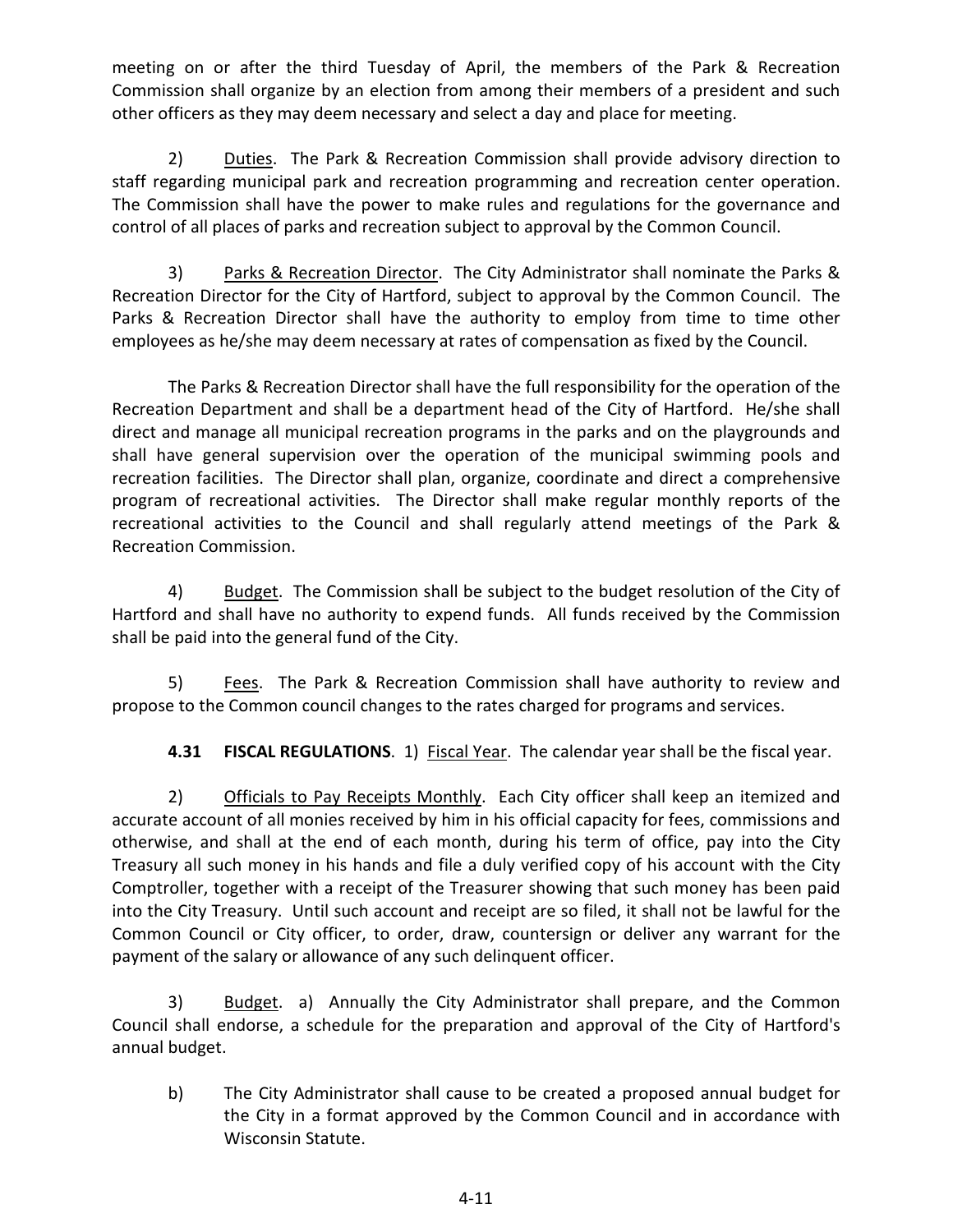- c) The City Administrator shall present the proposed annual budget to the Common Council in a public meeting as scheduled in (a) above, and shall advise the Common Council during their deliberations on the annual budget.
- d) Annually on or before the first regular Council meeting in November, the Common Council shall hold a hearing on the proposed annual budget.
- e) In the event the Common Council does not adopt an annual budget during the first regular Council meeting in November or adopt an annual budget during the first Council meeting after a mayoral veto of an annual budget, the Common Council shall adjourn said meeting for no more than forty-eight (48) hours until an annual budget is adopted.

4) Municipal Disbursements. a) State Regulations. All municipal disbursements, including disbursements for City schools, shall be made in accordance with the provisions of Section 66.0607 of the Wisconsin Statutes, except as hereafter provided.

b) Facsimile Signatures. All order checks shall be signed by the City Treasurer and the City Clerk. In lieu of the personal signatures of the City Treasurer and City Clerk, there may be affixed on all order checks drawn against a City depository for all purposes the facsimile signatures of such persons as adopted by them.

The use of such facsimile signature shall not relieve any municipal official from any liability to which he is otherwise subject including the unauthorized use thereof. Any depository shall be fully warranted and protected in making payment on any check bearing such facsimile notwithstanding that the same may have been placed thereon without the authority of the designated persons.

- c) Claims. Claims against the City Treasury may be charged against the Treasury provided that the City Comptroller audits and approves each claim as a proper charge against the Treasury and endorses his or her approval on the claim after having determined that the following conditions have been complied with:
	- i. That funds are available therefor pursuant to the budget approved by the governing body.
	- ii. That the item or service covered by such claim has been duly authorized by the proper official, department head or board of commission.
	- iii. That the item or service has been actually supplied or rendered in conformity with such authorization.
	- iv. That the claim is just and valid pursuant to law.

The comptroller shall file with the governing body not less than monthly a list of the claims approved, showing the date paid, name of claimant, purpose and amount.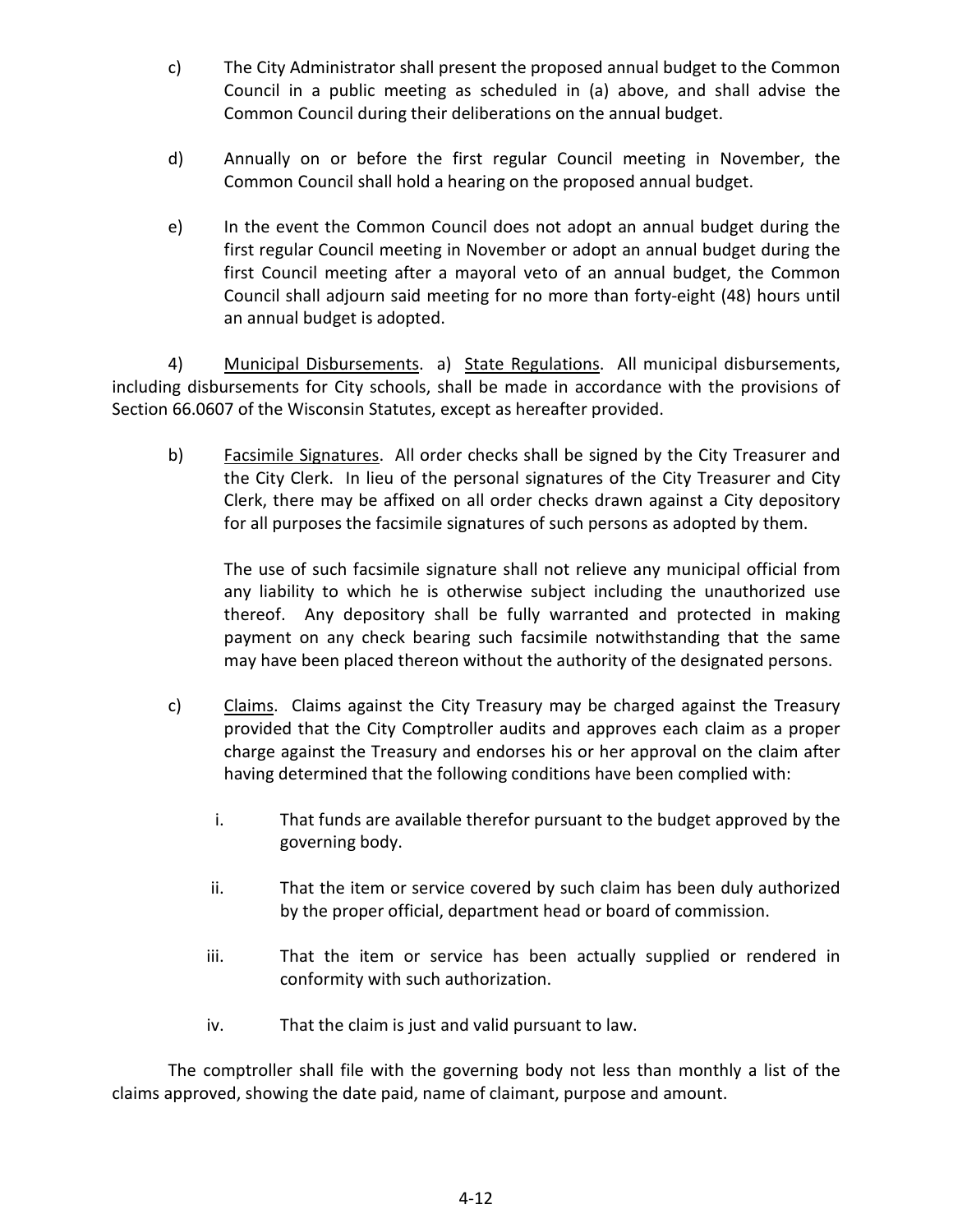The Common Council shall authorize an annual detailed audit of its financial transactions and accounts by a certified public accountant licensed under Wisconsin Statutes Chapter 442.

5) Wisconsin Retirement Fund. Pursuant to Section 40.05 of the Wisconsin Statutes, the City of Hartford elects to include eligible City personnel under the provisions of the Wisconsin Municipal Retirement Fund in accordance with the terms thereof.

## **4.32 EMERGENCY GOVERNMENT**. 1) Emergency Government Commission.

- a) How Constituted. An Emergency Government Commission is hereby created which shall be composed of the Mayor, Emergency Government Director, Police Chief, and Fire Chief. The Mayor shall be chairman of commission and the Emergency Government Director shall serve as secretary.
- b) Duties. The commission shall be an advisory and planning group on all matters pertaining to emergency government and shall submit recommendations for adoption by the Council of an Emergency Government Plan and all matters relating to contracts, appropriations, mutual aid plans and agreements made in carrying out the functions of emergency government. The commission shall meet upon the call of the chairman.
- c) Policy and Purpose. All emergency government functions shall be coordinated to the maximum extent practicable with existing services and facilities of the City and with comparable functions of the federal, state and county governments, other political subdivisions and of private agencies to make the most effective preparation and use of manpower, resources and facilities for dealing with any disaster that may occur.
- 2) Emergency Government Director.
- a) Appointment. The Director of Emergency Government shall be appointed by the Mayor subject to confirmation by the Common Council and shall receive such salary as shall be established by the Council. He shall take and file an official oath.
- b) Deputy and Assistant Directors. Deputy and Assistant Directors may be appointed by the Director subject to the approval of the Emergency Government Commission.
- c) Duties and Authority of Director. The Director shall be the executive head of the emergency government organization which shall be known as the "Hartford Emergency Government Organization" and he shall have the direct responsibility for the organization, administration and operation of it. He shall coordinate all activities for the emergency government within the City and shall maintain and cooperate with emergency government agencies and organizations of other political subdivisions and of the state and federal government, and shall participate in county and state emergency government activities upon request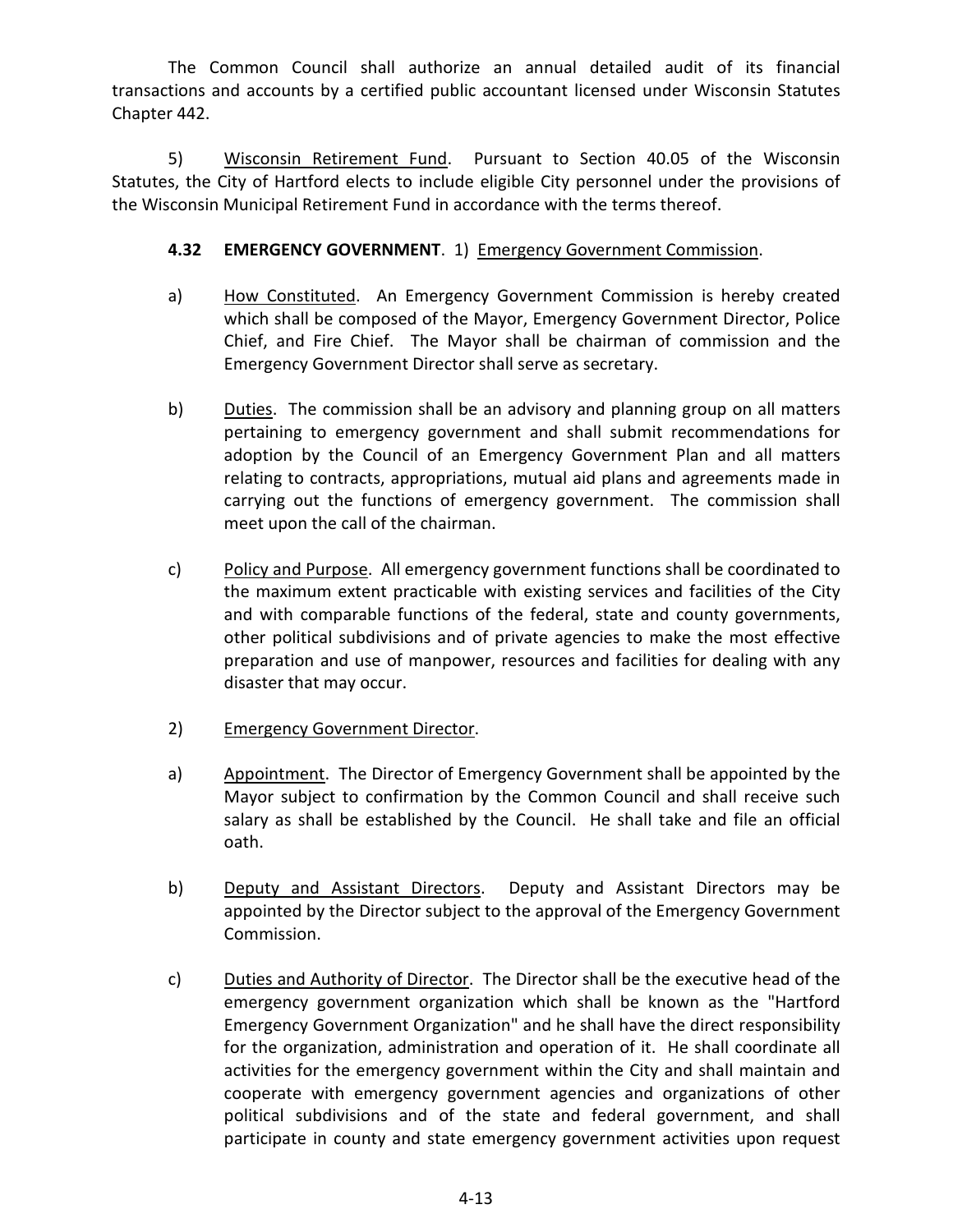and shall have such additional authority, duties and responsibilities as may be required by the Common Council.

The Director shall prepare a comprehensive general plan for the emergency government of the City and shall present such plan to the Common Council for approval, and all emergency government forces of the City shall perform the duties and functions assigned to them in the plan as approved. The plan may be modified from time to time in like manner. This plan shall provide for the use of public and private property as shelters or other public use when emergencies are proclaimed, and in carrying out this requirement, the Director shall have the authority to enter into and upon private property during reasonable times, for inspection purposes.

The Director shall, in accordance with the plan and program for emergency government, procure supplies and equipment, institute training programs, provide public information programs and take other preparatory steps for partial or full mobilization in advance of actual war or disaster to insure adequately trained and equipped forces of emergency government.

d) Utilization of Existing Services and Facilities. In preparing and executing the emergency government plan, the Director shall utilize the services, equipment, supplies and facilities of the existing departments, employees and agencies of the City to the maximum extent practicable and the officers and personnel of all such departments and agencies are directed to cooperate with and extend such services and facilities to the Director.

3) Emergency Regulations. Whenever it shall become necessary to meet an emergency for which adequate regulations have not been adopted by the Common Council, the Mayor or in his absence, the Director of Emergency Government, may by proclamation, promulgate and enforce such orders, rules and regulations relating to the conduct of persons and the use of public or private property as shall be necessary to protect the public peace, health and safety and preserve lives and property and to insure the cooperation necessary in emergency government activities. Such proclamation shall be posted in at least three public places and effective forthwith on such posting. Such orders, rules and regulations may be rescinded by the Common Council at any time.

4) Mutual Aid Agreements. The Director of Emergency Government may, subject to the approval of the Emergency Government Commission and the Common Council, enter into mutual aid agreements with other political subdivisions, copies of such agreements shall be filed with the Clerk and the State Director of Emergency Government.

5) Declaration of Emergencies. Upon the declaration by the Governor of the state, the Mayor, or the Emergency Government Director in the absence of the Mayor, or by the Common Council, of a state of emergency, the Director of Emergency Government shall issue all necessary proclamations as to the existence of such state of emergency and shall issue such disaster warnings or alerts as shall be required in the emergency government plan.

The Emergency Government Organization shall take action in accordance with the emergency government plan only after the declaration of an emergency and the issuance of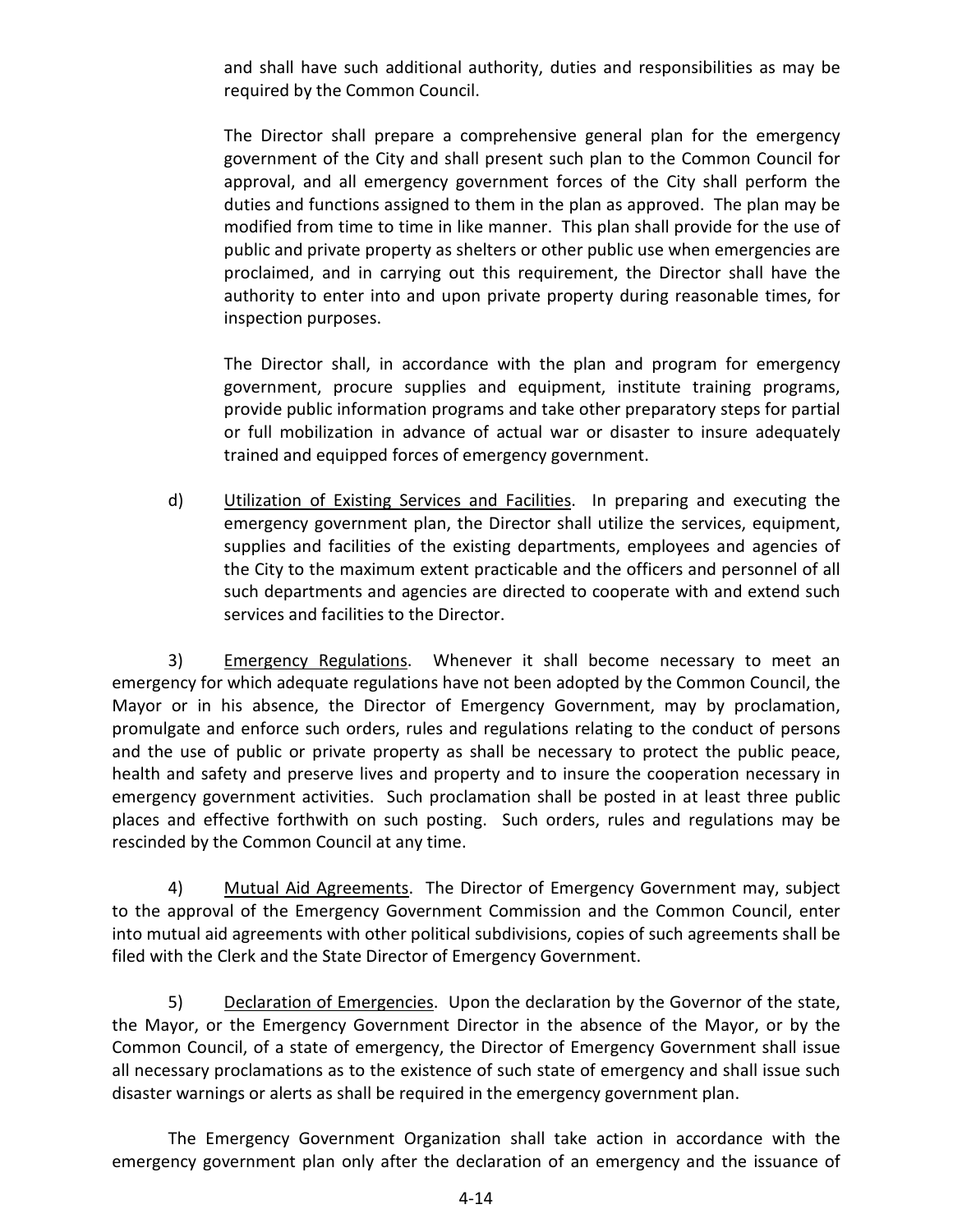official disaster warnings. Such state of emergency shall continue until terminated by the issuing authority; provided that any such declaration not issued by the Governor may be terminated at the discretion of the Common Council.

The members of the Emergency Government Organization shall be deemed employees of the City of Hartford upon the declaration of and during an emergency and during training exercises for eligibility of workmen's compensation benefits. Members of the Emergency Government Organization shall receive no pay unless specifically provided for by the Common Council.

The members of the Emergency Government Organization shall be indemnified by the City of Hartford against any sort of liability to third persons incurred in the scope of emergency government activity when acting in good faith during emergency proclamations or training exercises. Emergency government activities shall be deemed and constitute a government function.

Members of the Emergency Government Organization as designated by the Emergency Government Director shall have the power and authority of police officers as defined by the Statutes of the State of Wisconsin after and during the declaration of an emergency and during training exercises, for the enforcement and carrying out of the orders, rules and regulations of emergency government and shall qualify as such.

6) Service, Grants and Gifts. Services, equipment, supplies, materials or funds offered by the federal government or the State of Wisconsin or any agency or officer thereof, or any person, firm or corporation by way of gift, grant, or loan for the purposes of emergency government or as disaster relief may be accepted, except that such acceptance shall not create any liability on the part of the City of the Emergency Government Organization unless approved by the Common Council.

7) Disloyalty. No person shall be employed or associated in any capacity in the Emergency Government Organization who advocates a change by force or violence in the constitutional form of government of the United States or of the State of Wisconsin or who has been convicted of or is under indictment or information charging any subversive act against the United States.

8) Penalties. It shall be unlawful for any person willfully to obstruct, hinder or delay any member of the Emergency Government Organization in the enforcement of any order, rule or regulation of plans issued pursuant to this section or to do any act forbidden by any order, rules or regulation or plan issued pursuant to the authority contained in this section.

**4.33 PUBLIC RECORDS**. 1) Legal Custodian(s). a) The City Clerk, or in his or her absence or disability or in case of vacancy, the deputy clerk, is hereby designated the legal custodian of all City records.

b) The legal custodian shall have full legal power to render decisions and to carry out the duties of an authority under subch. II of ch. 19, Stats., and this section. The designation of a legal custodian does not affect the powers and duties of an authority under this section.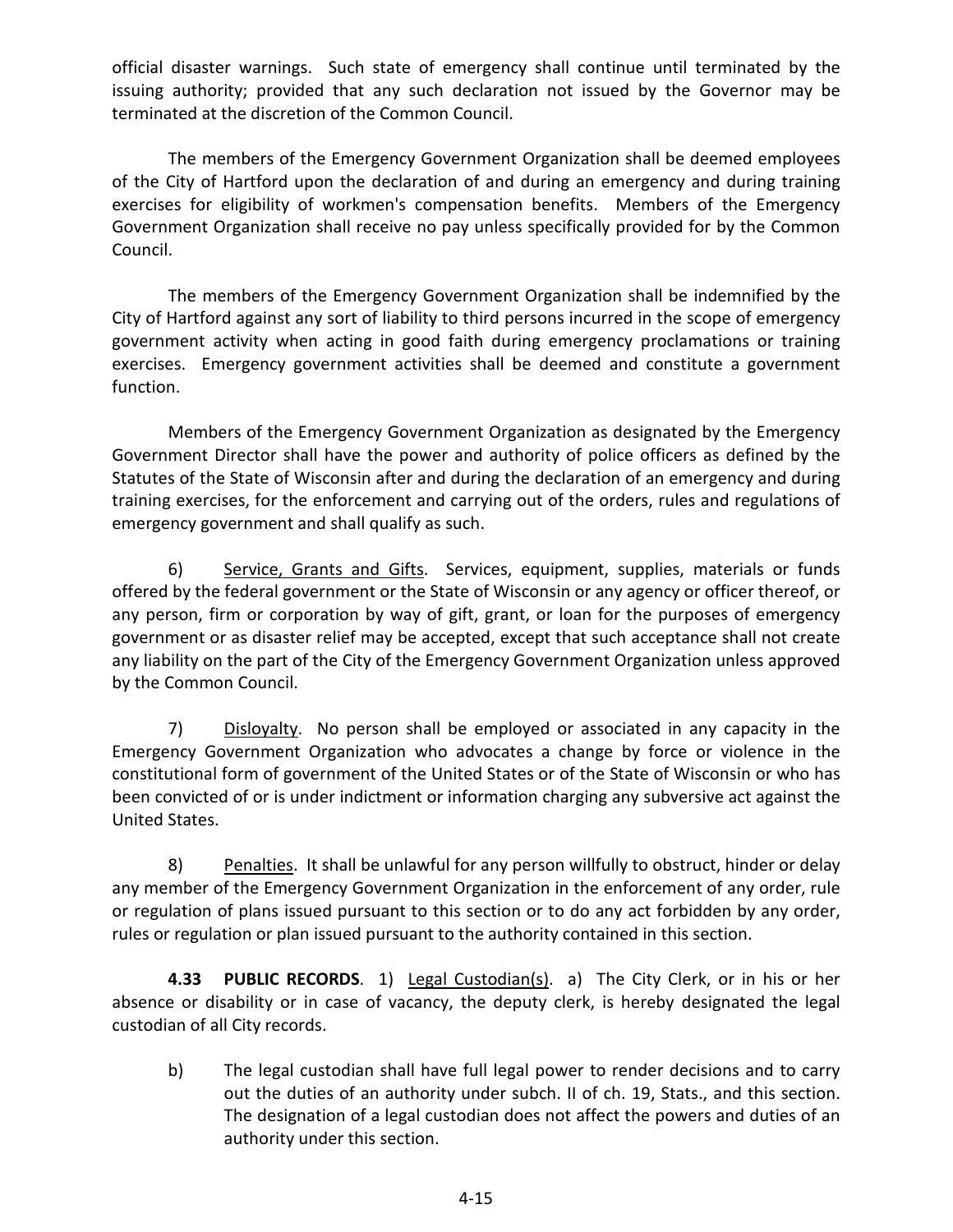2) Fees. a) The following fees may be imposed upon a requester of a copy of a record:

- i. Photocopying and digital media copy fees for copies produced in the City Administrative Offices shall be as determined in Chapter 42 of the Municipal Code.
- ii. The actual, necessary and direct cost of photographing, photographic processing, or photocopying for copies produced in places other than the City Administrative Offices, locating a record if the cost is \$50.00 or more, mailing or shipping.
- b) The legal custodian shall estimate the cost of all applicable fees and may require a cash deposit adequate to assure payment, if such estimate exceeds \$5.00.

3) Limitations on Right to Access. a) In responding to a request for inspection or copying of a record which is not specifically exempt from disclosure, the legal custodian, after conferring with the City Attorney, may deny the request, in whole or in part, only if he or she determines that the harm to the public interest resulting from disclosure would outweigh the public interest in full access to the requested record. Examples of matters for which disclosure may be refused include, but are not limited to, the following:

- i. Records obtained under official pledges of confidentiality which were necessary and given in order to obtain the information contained in them.
- ii. Records of current deliberations after a quasi-judicial hearing.
- iii. Records of current deliberations concerning employment, dismissal, promotion, demotion, compensation, performance, or discipline or any City Officer or employee, or the investigation of charges against a City Officer or employee, unless such officer or employee consents to such disclosure.
- iv. Records concerning current strategy for crime detection or prevention.
- v. Records of current deliberations or negotiations on the purchase or sale of City property, investing of City funds, or other City business whenever competitive or bargaining reasons require nondisclosure.
- vi. Financial, medical, social or personal histories or disciplinary data of specific persons which, if disclosed, would be likely to have a substantial adverse effect upon the reputation of any person referred to in such history or data.
- vii. Communications between legal counsel for the City and any officer, agent or employee of the City, when advice is being rendered concerning strategy with respect to current litigation in which the city or any of its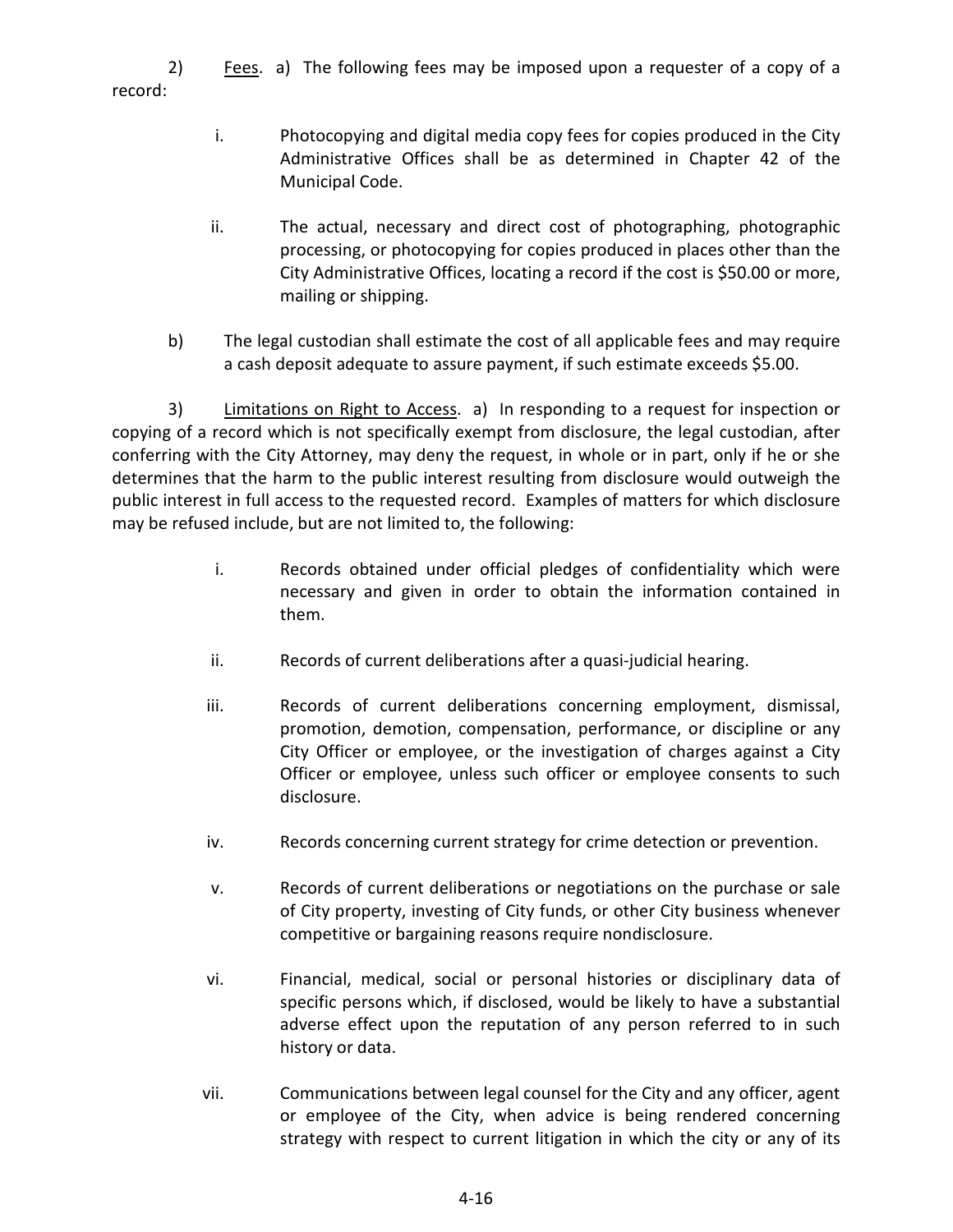officers, agents or employees is or is likely to become involved, or communications which are privileged under Section 905.03, Statutes.

b) If a record contains information that may be made public and information that may not be made public, the custodian of the record shall provide the information that may be made public and delete the information that may not be made public from the record before release. The custodian shall confer with the City Attorney prior to releasing any such record and shall follow the guidance of the City Attorney when separating out the exempt material. If in the judgment of the custodian and the City Attorney there is no feasible way to separate the exempt material from the nonexempt material without unreasonably jeopardizing nondisclosure of the exempt material, the entire record shall be withheld from disclosure.

4) Records Retention and Destruction. a) Purpose. The purpose of this subsection is to establish a City records retention schedule and authorize destruction of City records pursuant to the schedule on an annual basis. Records custodians may destroy a record prior to the time set forth in the schedule only if such a record has been photographically reproduced as an original record, microfilmed, or converted to optical disk format pursuant to sec. 16.61 (7) Wis. Stats.

Any record not covered by this ordinance or any regulation or law shall be retained 7 years and unless a shorter time period is approved by the State Public Records and Forms Board.

- b) Definitions.
	- i. "Legal Custodian" means the individual responsible for maintaining records pursuant to Section 19.33 Wis. Stats. In accordance with subsection (1) of sec. 19.33 Wis. Stats. and, pursuant to subsection 1) of this ordinance, the City Clerk or Deputy Clerk, in the City Clerk's absence, has been designated the legal custodian.
	- ii. "Record" has the meaning defined in Section 19.32 (2), Wis. Stats., and it shall have that meaning wherever it appears in Section 4.29 of this code.
	- iii. General Provisions. 1. Historical Records-Notification to State Historical Society of Wisconsin. Destruction of records shall be in accord with sec. 19.21 (4)(a), Wis. Stats. The State Historical Society of Wisconsin has previously waived the required statutory 60 day notice for any record designated as "waived" (i.e., notice waived) in a Retention Schedule which shall be maintained, and kept current, by the City Clerk. The State Historical Society of Wisconsin must be notified by the City Clerk or department head prior to destruction of any record designated in said Retention Schedule with "Notify" (i.e., notice not waived). Those records listed in the Retention Schedule as "N/A" (not applicable) are permanent records, never to be destroyed. This categorization applies to any record designated for permanent retention with the original custodian. Notice to the State Historical Society of Wisconsin is also required for any record not listed in said Retention Schedule.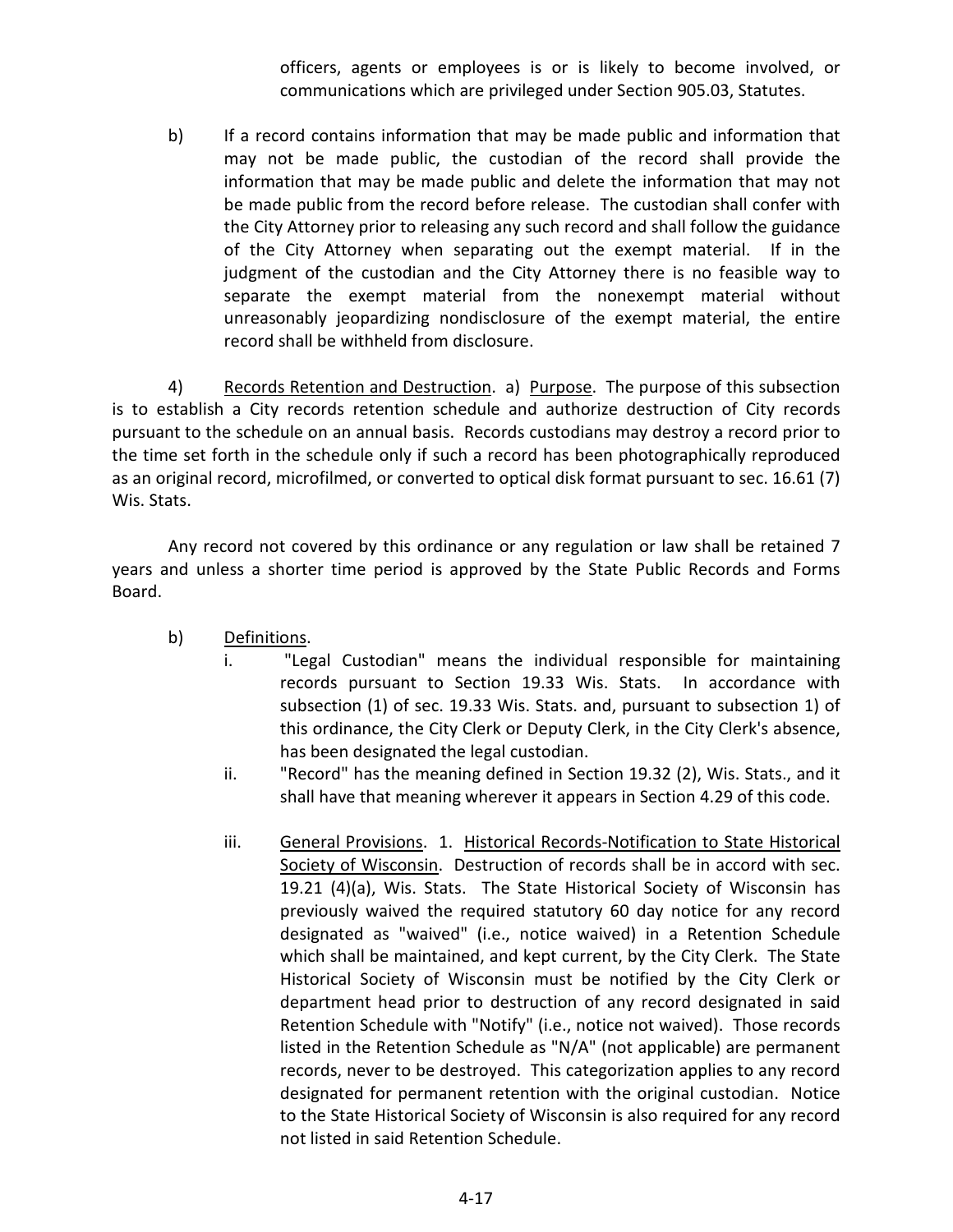- 2. Microfilming or Optical Imaging of Records. Public records may be preserved through the use of microfilm or optical imaging provided the applicable standards in sec. 16.61 (7), Wis. Stats., (microfilm) and sec. 16.612, Wis. Stats., (optical imaging) are met. Retention periods, estimated costs and benefits of converting records between different media, and approved budgets are to be considered in deciding which records to microfilm or store in optical disk format. After verification, records converted to microfilm or optical imaging may be destroyed. The retention periods identified in this ordinance apply to records in any media.
- 3. Destruction After Request for Inspection. In accord with sec. 19.35 (5), Wis. Stats., no records requested for inspection may be destroyed until after the request for inspection is granted or 60 days after the request is denied. If any action is commenced by the State Historical Society of Wisconsin under Sec. 19.37, Wis. Stats., the requested record may not be destroyed until after a court order is issued and all appeals have been completed.
- 4. Destruction Pending Litigation. No record subject to pending litigation shall be destroyed until the litigation is resolved, and all applicable appeal time limits have expired.
- 5. Review and Approval by Public Records and Forms Board. This ordinance and the retention periods of less than 7 years have been reviewed and approved by the Public Records and Forms Board prior to enactment by the Common Council.

5) Severability. The provisions of this ordinance are severable. If a section, subsection, paragraph, sentence, clause or phrase shall be adjudged by a court with competent jurisdiction to be invalid, the decision shall not affect the validity of the remaining portions of this ordinance.

**4.34 MUNICIPAL ELECTRIC UTILITY**. 1) Management and Control. The general control and supervision of the Electrical Utility and of the Electric Utilities Department of the City shall be vested in the Common Council, acting as the Public Utility, who shall have the powers and perform the functions of public utility commissions as prescribed by state statutes.

2) Director. The Director of Utilities shall have charge and management of the Electric Utility and of the Electric Utilities Department of the City, subject to the supervision and direction of the Common Council.

3) Rates and Regulations. The Common Council shall from time to time by passage of appropriate resolutions classify the types of electric services available to customers, define the availability of electric services, establish schedules of rates, provide conditions of delivery of electric current and promulgate such other rules and regulations it deems necessary and proper for the operation of the Electric Utility and the Utilities Department of the City, subject to control by the Public Service Commission as provided by law.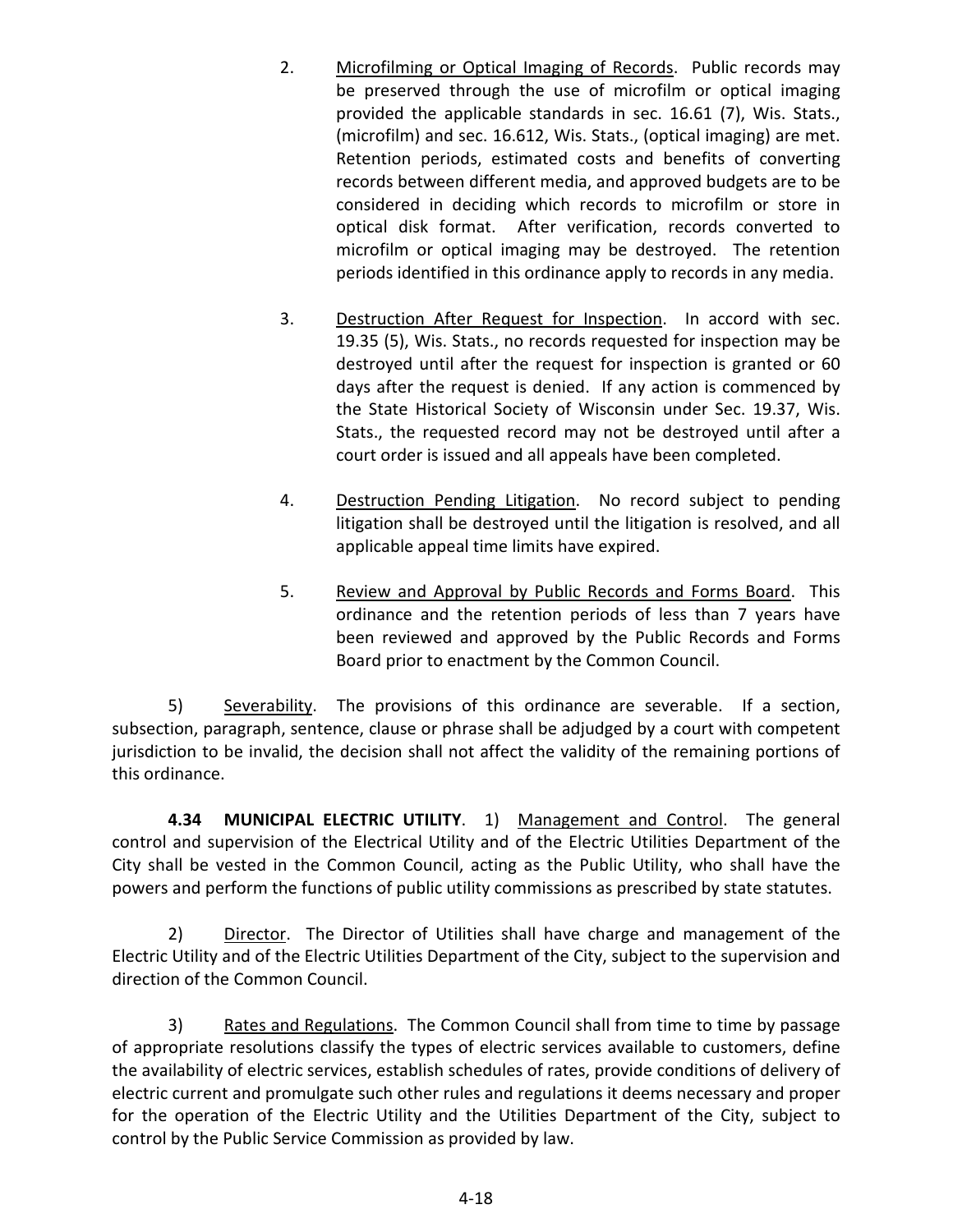**4.35 FRANCHISE ORDINANCES AND FRANCHISE APPLICATIONS**. 1) Franchise Ordinances Incorporated in Code. All franchise ordinances now in force in the City of Hartford are hereby incorporated by reference and shall have the same force and effect as if fully set forth in this code.

2) Application for Franchise. a) In all cases where application is made to the Common Council of the City of Hartford for the granting of a franchise, the person making the application shall deposit with the Clerk-Treasurer a sum as determined in Chapter 42 of the Municipal Code to cover the costs of printing and other expenses for which the City may become liable in considering the application.

- b) The balance of the money mentioned in this section remaining after the payment of printing fees and other expenses shall be returned to the party or parties who made the deposit.
- c) No application for the granting of any franchise shall be received or acted upon unless accompanied with the deposit mentioned in this section.

**4.36 DISPOSITION OF SURPLUS PROPERTY**. Used and surplus goods and materials having a residual value of less than \$1000 may be disposed of at the direction of the City Administrator, in other cases upon vote of the Common Council. In all cases, disposal may be by auction or sealed bid at the Administrator's discretion. In cases where the surplus goods and materials have value to a nonprofit or benevolent organization and their disposal will not adversely affect City operations, in the Common Council's opinion, in lieu of auction or sealed bids, the Council may vote to directly dispose of same.

**4.37 COLLECTION OF DELINQUENT CHARGES**. 1) Authority. The Council finds that the City of Hartford Water and Sewer Utilities are public utilities within the meaning of Section 196.01(5), Wis. Stats., and has the authority, pursuant to Section 66.0809(3), Wis. Stats., to levy as a special charge upon a property arrears and penalties for water and sewer services provided to a property. The Council further finds that, through the adoption of this ordinance, it meets the requirements of Section 66.0809(4), Wis. Stats., and may levy as a special charge upon a property arrears and penalties for electrical services provided to the property

2) Lien for Delinquent Charges. Any delinquency in the payment of charges for electric, water, and sewer service shall be a lien upon the property served, after notice to the owner and occupant of such delinquency, as set forth herein.

- 3) Procedure. a) The City Treasurer shall inform the Utility Committee before October 1 of each year of all lots or parcels for which electric, water, and sewer service was supplied in the year preceding October 1, and for which amounts of electric, water, and sewer charges are still owed.
- b) On October 15, the Treasurer shall give written notice to the owner and occupant of each such parcel stating that an amount is owed for electric, water, or sewer service; stating the amount still owed, including any penalty assessed pursuant to the Committee's rules; stating that unless that amount is paid by November 1 a penalty of 10 percent of the amount of arrears will be added; and that unless the arrears, with any added penalty, are paid by November 15, the